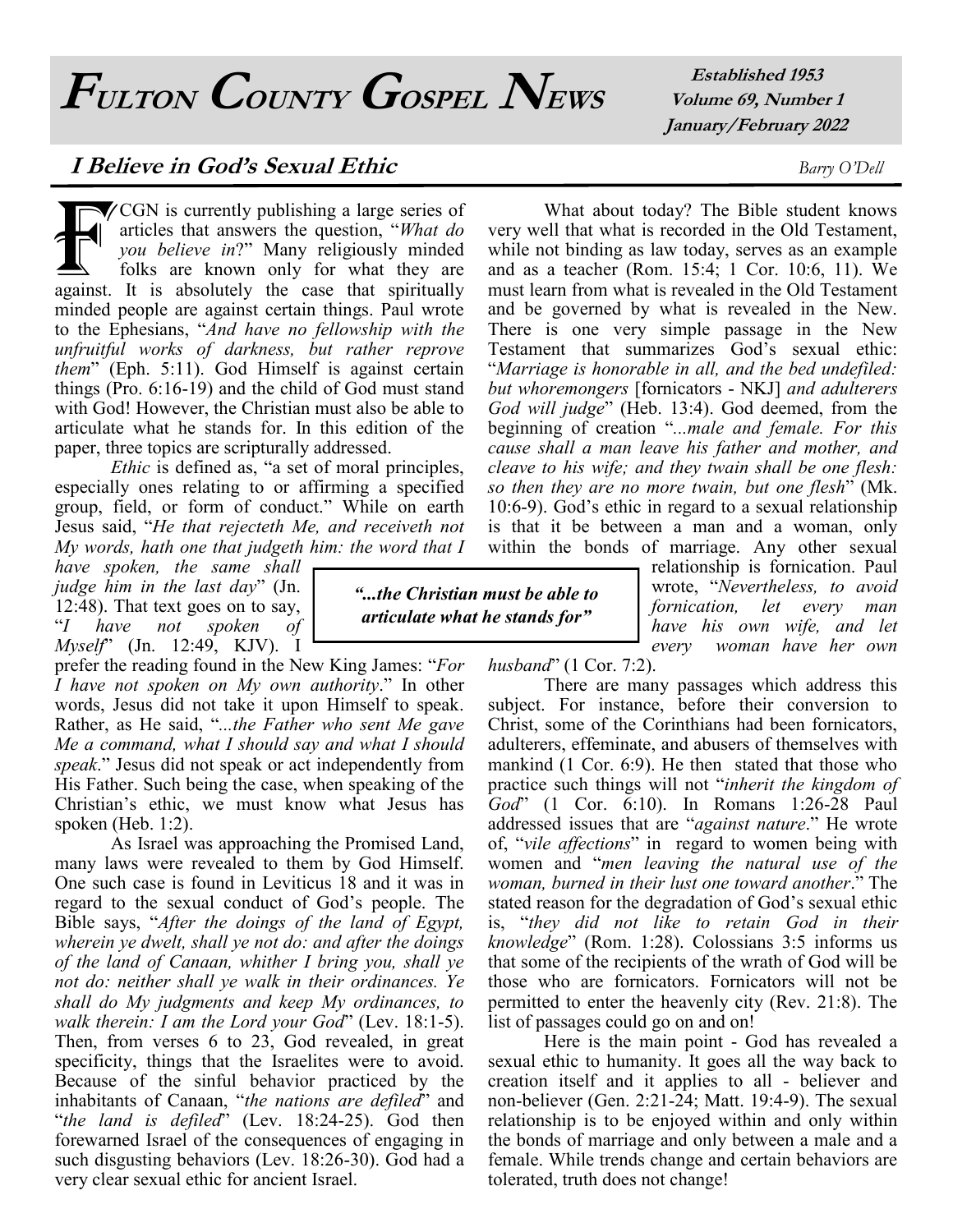



truths given in Deuteronomy 6:5-7 are so very relevant for us today!

"*Thou shalt love Jehovah thy God*." These words were spoken just after Moses instructed: "*Oh that there were such a heart in them, that they would fear Me and keep all My commandments always...that thou mayest fear Jehovah thy God, to keep all His statutes and commandments*" (Deut. 5:29; 6:2). Love was to be shown by walking in all the ways of Jehovah (Deut. 11:22; 19:9; 30:16). The Lord was their God and they were to be devoted to Him. Right now, our homes, our churches, and our communities need to see us as Christian parents, grandparents, and greatgrandparents loving the Lord our God! Not things, possessions, lands, houses, cars, boats, toys, guns, and dresses. Not vacations, retirement, money, and investments. Not entertainment, free-time, and sports! Love for our God is to be much deeper than something we say - it must be demonstrated in the decisions we make (I Jn. 3:18-19). *Love Him with all your heart*. The Bible "heart" is the seat of our emotions emotions which Israel were to devote to Jehovah their God. God wants our emotions to be guided by His desires, not ours (Ps. 119:97, 105, 133; Jam. 1:14). We must let God's word be our guide, not our conscience and our emotions (Pro. 14:12; 28:26). Do we love the Lord our God with all our emotions and affection? *Love Him with all your soul*. The soul represents the essence of life and it stands for the personality in us and God is describing our love as pervading our entire self-consciousness. We are to love the Lord God with our entire personality and selfconsciousness. There is no room for a split personality when serving God. "*No man can serve two masters*" (Matt. 6:24). The psalmist wrote, "*I hate them that are of a double mind* [the divided mind]*, but Thy law do I love*" (Ps. 119:113). *Love Him with all your strength*. To love the Lord God with all our strength is to love Him with all our effort. God blesses those who "*seek after Him*" (Heb. 11:6). God is not pleased with half-hearted efforts! Are we putting forth all our strength and effort in serving God? The first thing we as adults must do in teaching our children is to love the Lord our God with all our heart, with all our soul, and with all our strength! I believe in teaching our children because they are watching and learning!

"*And these words which I command thee*." The book of Deuteronomy is the Divine, written record

of Moses' final three inspired speeches to a new generation of Israelites just prior to his death and their entering the Promised Land. God has communicated in the same manner by which all intelligent people communicate, and that is by words. Thankfully, we can know God's will be reading His word! Our children need to see our respect for and obedience to the word of God. Deuteronomy 5:2-3 says "*This day*." Today, our children need to learn the importance of the Old Covenant, how Jesus fulfilled it, and enacted the New Covenant (Rom. 15:4; Matt. 5:17-18; Lk. 24:44-45; Col. 2:14; Heb. 8-9). They need to see their parents rightly dividing the word of truth and loving the sum of God's truth (2 Tim. 2:15; Ps. 119:160). *He wants His word upon our hearts*. When God's word is truly "*in our hearts*" we will not neglect God, His ways, His church, nor our fellow man. Our lives will not be characterized by willful sin nor will we make excuses for our sin (Ps. 119:11; 2 Sam. 12:13). *God has commanded parents to teach their children*. Truly, parents are full-time youth ministers. No one has more potential influence on children than their parents, grandparents, and great-grandparents (2 Tim. 1:5; Eph. 6:4). If we are not intentional about this command, our children will be at a great disadvantage. *God wants this training to be done diligently*. To do something with diligence is to do it with great effort and energy. Children need to see their parents working hard to teach them the Bible. Parents must purpose to study and learn. Many parents are woefully unaware of what the Bible teaches because they do not read it. Perhaps, at best, they read it occasionally. In addition to living right before our children (Acts 1:3), parents must verbally teach their children. *We must talk of God's things when we sit in our house*. Is most of our time used in sleeping, watching TV, surfing the internet, and eating? The home is a very special place where God intends for us to train our children in a godly and protected environment. May we as parents make wise decisions and not fool ourselves into being merely a "*friend*" to our children when they are young. *God said to do this when we walk by the way, when we lie down, and when we rise up*. The word of God must saturate our home life, be the center of conversations, and the means of instructing our children. Are we as parents, grandparents, and great-grandparents doing this? Every generation needs to know about the Lord God and what He expects of them. If we do not teach them as we should, we will hinder them from coming to Jesus. The Israelites were to teach their children lest they forgot Jehovah (Deut. 6:12). I believe in the necessity of teaching our children because they are watching and learning.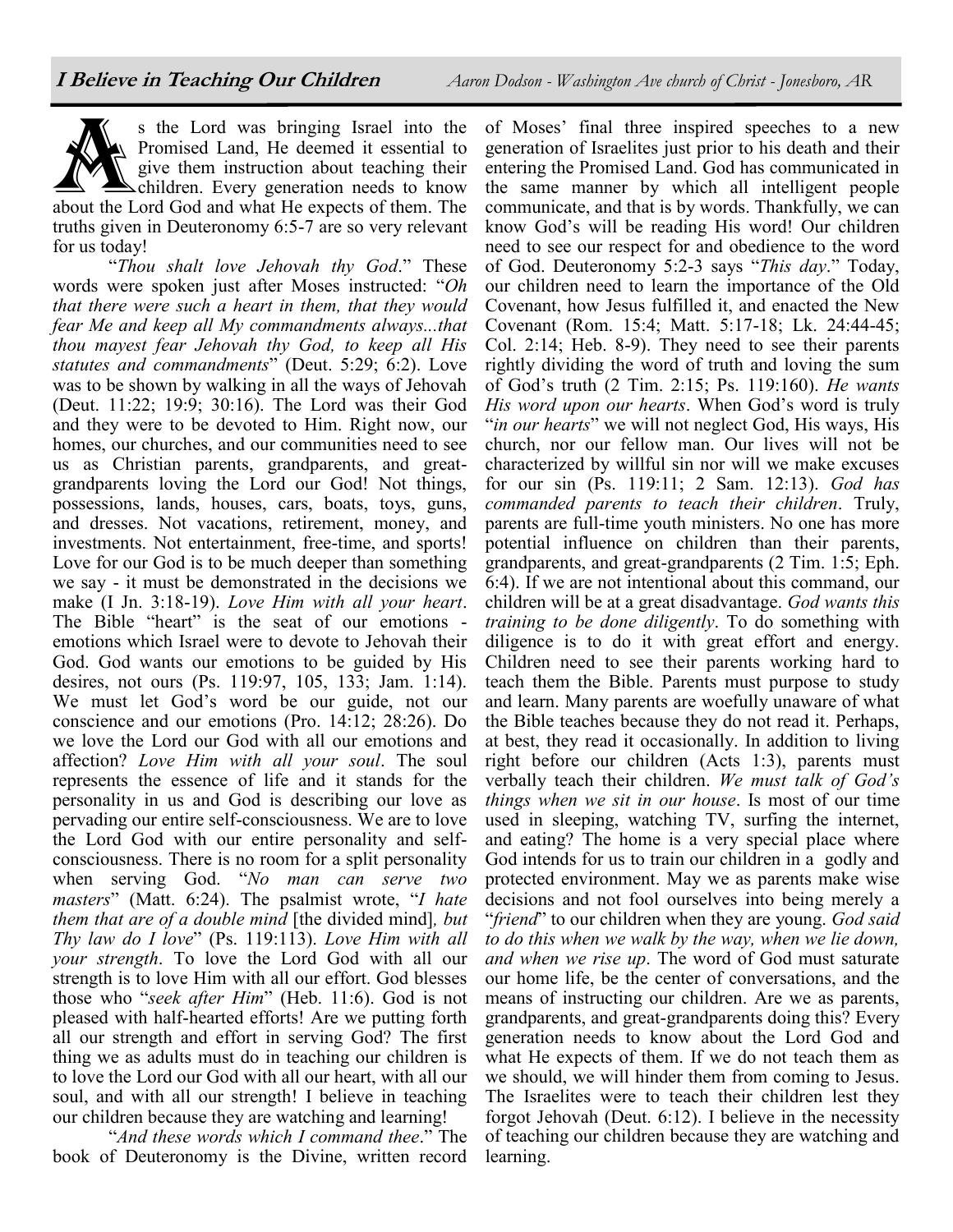Wallen is described God as being "a God of truth and without iniquity, just and right is He" (Deut. 32:4). God's justice is underplayed in today's religious world, which would instead focus on God's love and oses described God as being "*a God of truth and without iniquity, just and right is He*" (Deut. 32:4). God's justice is underplayed in today's religious world, righteousness as if they could be separated. However, God's love and righteousness are a part of His justice, and His justice is always perfect. God's justice requires Him always to do what is right, which means those who choose to rebel against God will be punished, and those who choose to trust and submit to God will be rewarded. God will never punish those who trust in Him, and He will never reward those who offend His holiness. This is seen in Numbers 13-14 as God deals with individuals who refused to trust in Him.

In Numbers 13, God gave Moses permission to send (*shelah-lekha,* literally, "to send for yourself") a representative from each tribe into the Promised Land to "*search the land*" (Num. 13:2). Moses obeyed and organized a group of twelve men, one from each tribe, to enter the land secretly and come back with a report of what they found. The spies obeyed and returned 40 days later. Beginning in verse 26, the spies reported to the congregation of Israel everything they had seen. The report started positively, confirming what God had been telling them. However, the spies were fearful of the people in the land who were mightier and more powerful than Israel. They focused on the obstacles standing in their way instead of the promises of God. Caleb, however, contrasted this report by reminding the people that with God on their side, they could easily conquer the land (Num. 13:30). This first report by the spies was called "*evil*" (Num. 13:32). After a night of wallowing in their lack of faith and fear, the population of Israel overwhelmingly began to speak against Moses and Aaron, going as far as to say, "*let's just go back to our slavery in Egypt*" (Num. 14:2-4). They did not simply want to return to Egypt, but they were willing to "*make another captain*." In other words, Moses' leadership was no longer good enough for them. By refusing Moses' authority in this way, they also said that God Himself was no longer good enough for them. Joshua tried to convince them otherwise by reminding them of God's faithfulness to His people. The people refused to listen and instead wished to have Joshua stoned. Ultimately, the Israelites' refusal to hear was a referendum against God.

Pause for a second and take in the failure of Israel that occurred. This should have been a time of triumph for God's people. They had finally reached the border of the Promised Land. They were standing at the edge of victory. God's love and grace have led

them to the fulfillment of a promise made centuries before to Abraham. They should have been smelling the sweet smell of success. Instead, the children of Israel turned what should have been a wonderful celebration of God's grace and love into a time of disbelief, fear, and utter failure. They should have marched into Canaan full of confidence and thanksgiving, but instead, refused to enter at all, preferring to turn back to Egypt's slavery. They ran a marathon from Egypt to Canaan only to quit inches from the finish line.

God began to speak to Moses in verse 11, stating that because of the provocation of the people, He would "*smite them with pestilence, and disinherit them*." Moses implored God to stay His hand by arguing that the nations were watching and would claim that He couldn't fulfill His promises (v. 16). Moses made a second appeal to God's justice by quoting to Him the words of introduction that God said to Moses on Sinai, "*The LORD is longsuffering, and of great mercy, forgiving iniquity and transgression, and by no means clearing the guilty, visiting the iniquity of the fathers upon the children unto the third and fourth generation*." God relented and punished those who did not trust in Him and allowed the innocent ones, Joshua, Caleb, and those under the age of 20, to enter Canaan after forty years of wandering through the wilderness. In making this decision, God told Moses that "*all the earth shall be filled with the glory of the Lord*" (v. 21).

The account of Numbers 13-14 serves as an example to the modern Christian. When God enacts justice, His glory is seen throughout the world. God's justice is a stark contrast from the injustice which fills the world. Humanity, being made in the image of God, finds the injustice of the world as being cruel and disgusting. However, God's justice shines as a light in this dark world to all of those who place their trust in God. This is because God is the standard for justice (Gen. 18:25). However, many in the world today will see God's justice as being cruel. They claim a God of grace cannot punish. A God of love forgives. These arguments assume that grace and love stand as the opposites of justice. Yet, all of God's judgments are perfectly in line with His grace and love. It would have been unloving for God to punish those who were innocent. Likewise, it would have been just as unloving for God to reward those who would have turned away from Him. The idea that one who lives rebelliously against God deserves God's grace contradicts the concept of grace itself. It reduces the mercy of God to an entitlement. Justice is always deserved, and God will impartially judge every man according to his deeds (1 Pet. 1:17).